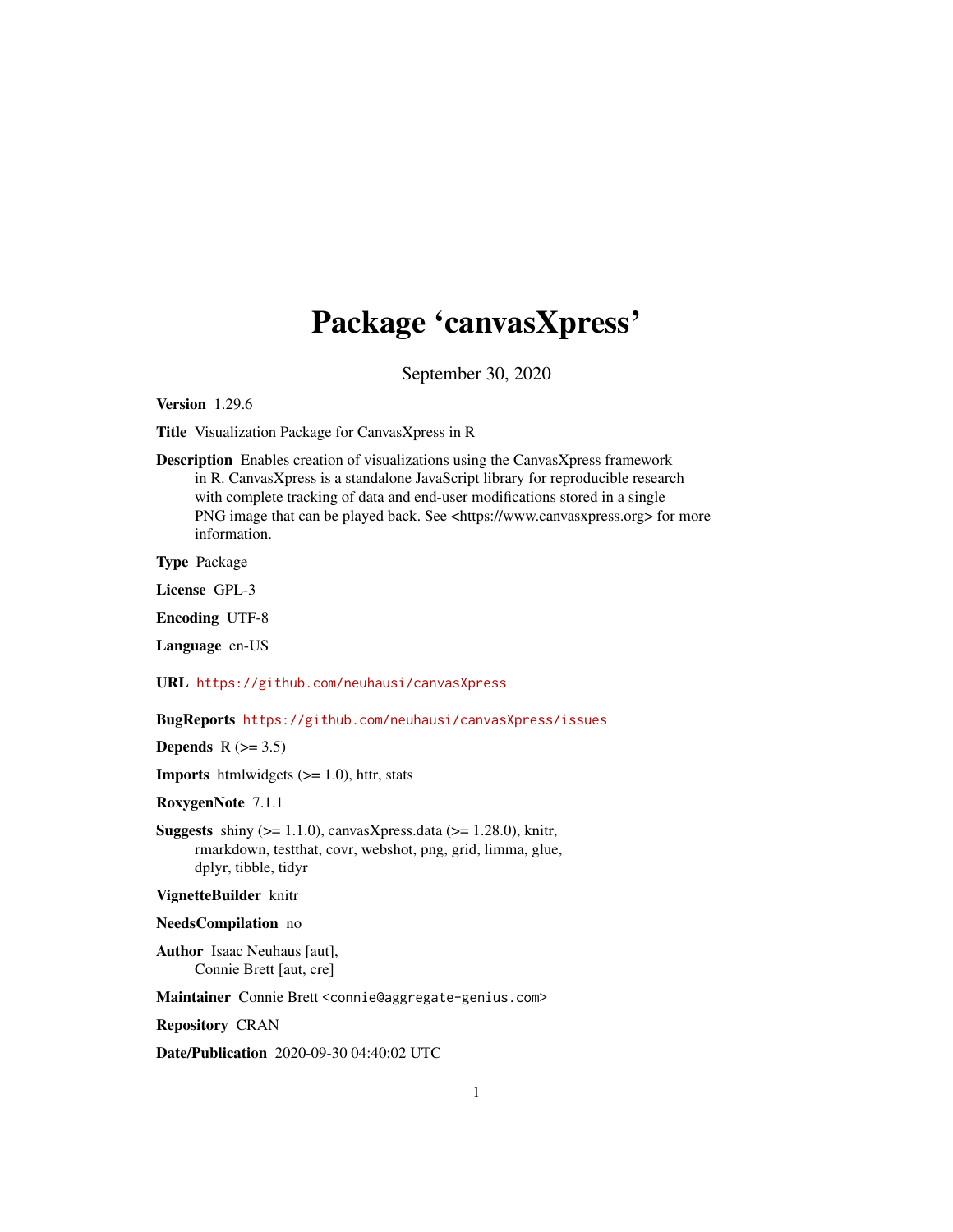### <span id="page-1-0"></span>R topics documented:

| Index | -6 |
|-------|----|

canvasXpress-package *CanvasXpress Visualization Package*

#### Description

A package to assist in creating visualizations in CanvasXpress in R.

#### Details

CanvasXpress is a standalone JavaScript library for reproducible research with complete tracking of data and end-user modifications stored in a single PNG image that can be played back for an extensive set of visualizations.

#### More Information

```
https://www.canvasxpress.org
```
browseVignettes(package = "canvasXpress")

#### Author(s)

Maintainer: Connie Brett <connie@aggregate-genius.com>

Authors:

• Isaac Neuhaus <imnphd@gmail.com>

#### See Also

Useful links:

- <https://github.com/neuhausi/canvasXpress>
- Report bugs at <https://github.com/neuhausi/canvasXpress/issues>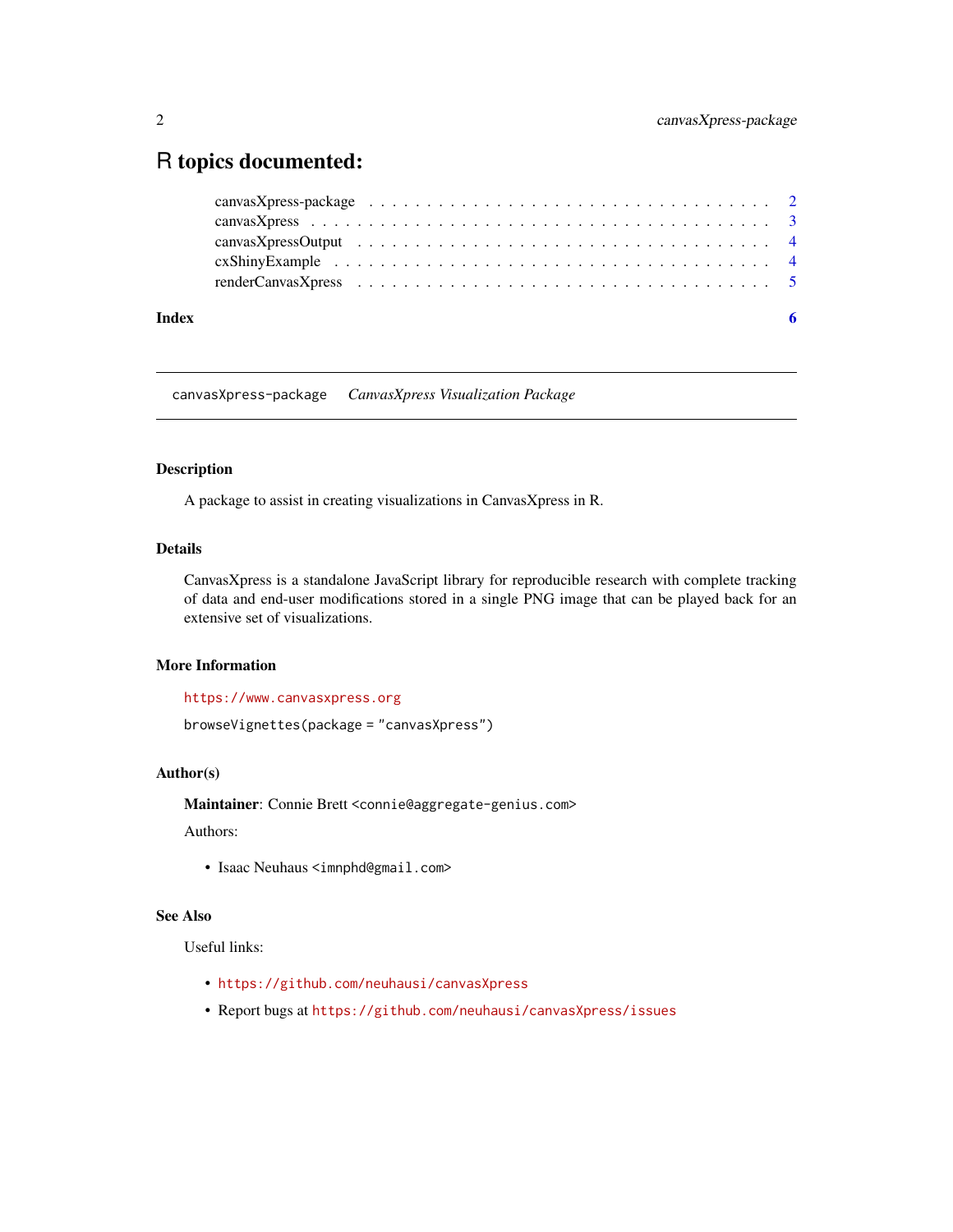<span id="page-2-0"></span>canvasXpress *canvasXpress*

#### Description

Custom HTML widget creation function based on widget YAML and JavaScript for use in any html-compatible context

#### Usage

```
canvasXpress(
  data = NULL,
  smpAnnot = NULL,
 varAnnot = NULL,
  graphType = "Scatter2D",
  events = NULL,
  afterRender = NULL,
 pretty = FALSE,
 digits = 4,
 width = 600,
 height = 400,
 destroy = FALSE,
  ...
)
```
#### Arguments

| data        | data.frame-, matrix-, or list-classed data object                  |
|-------------|--------------------------------------------------------------------|
| smpAnnot    | additional data that applies to samples (columns)                  |
| varAnnot    | additional data that applies to variables (rows)                   |
| graphType   | type of graph to be plotted - default $=$ "Scatter 2D"             |
| events      | user-defined events (e.g. mousemove, mouseout, click and dblclick) |
| afterRender | event triggered after rendering                                    |
| pretty      | print tagged code (JSON/HTML) nicely - default = FALSE             |
| digits      | display digits - default $=$ 4                                     |
| width       | plot width (valid CSS units) - default $= 600px$                   |
| height      | plot height (valid CSS units) - default = $400px$                  |
| destroy     | used to indicate removal of a plot - default = FALSE               |
| $\ddotsc$   | additional parameters passed to canvasXpress                       |

#### Value

htmlwidgets object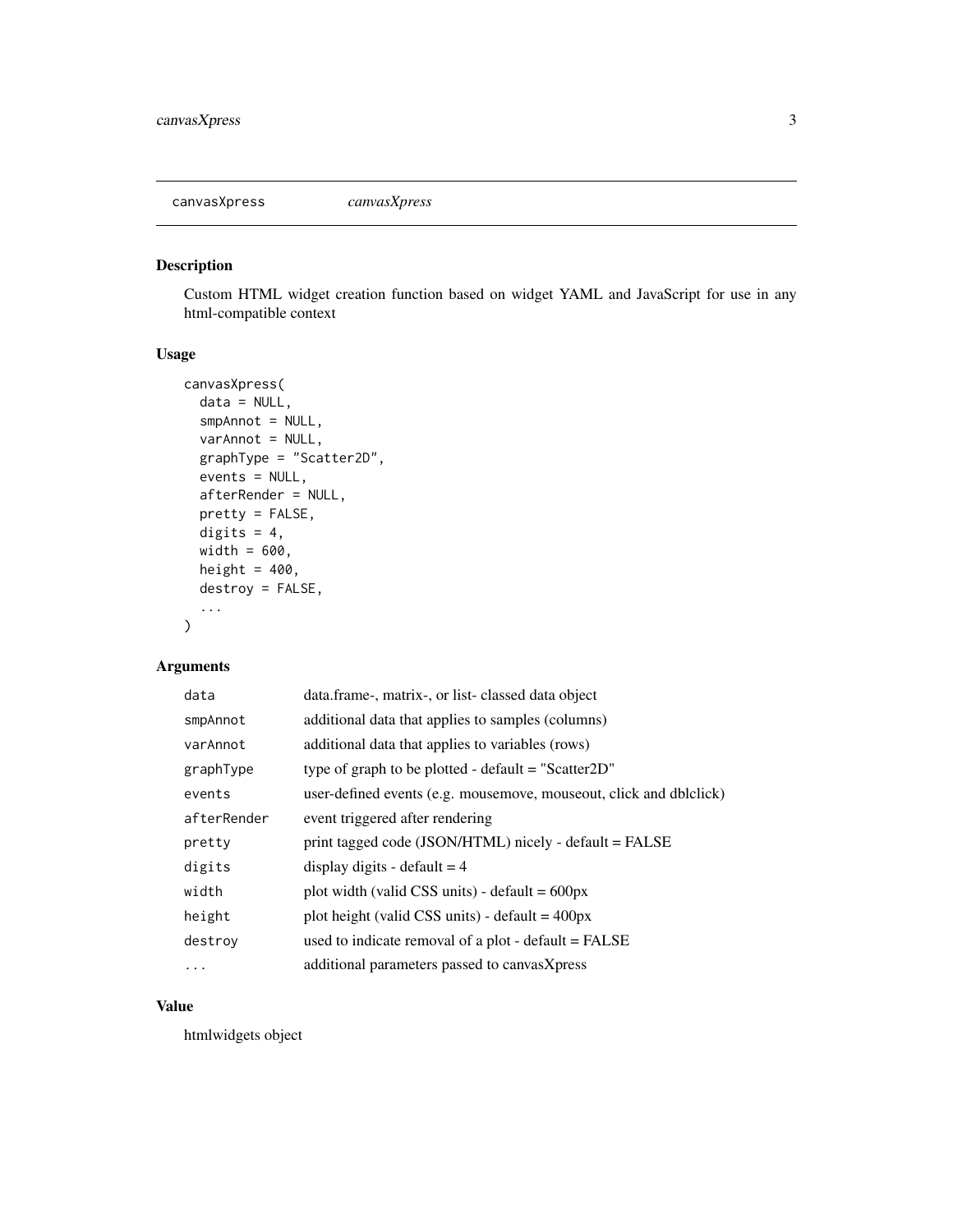<span id="page-3-2"></span><span id="page-3-0"></span>canvasXpressOutput *canvasXpressOutput*

#### Description

Output creation function for canvasXpressOutput in Shiny applications and interactive Rmd documents

#### Usage

```
canvasXpressOutput(outputId, width = "100%", height = "400px")
```
#### Arguments

| outputId | shiny unique ID                           |
|----------|-------------------------------------------|
| width    | width of the element - default = $100\%$  |
| height   | height of the element - default $= 400px$ |

#### Value

Output function that enables the use of the widget in applications

#### See Also

[renderCanvasXpress](#page-4-1) [cxShinyExample](#page-3-1)

<span id="page-3-1"></span>cxShinyExample *Create Shiny Example Application*

#### Description

This function runs one of the available shiny example applications. To see the list of available example applications run the function with no inputs

#### Usage

cxShinyExample(example = NULL)

#### Arguments

example character name of a valid example application.

#### Value

Launches a running shiny example application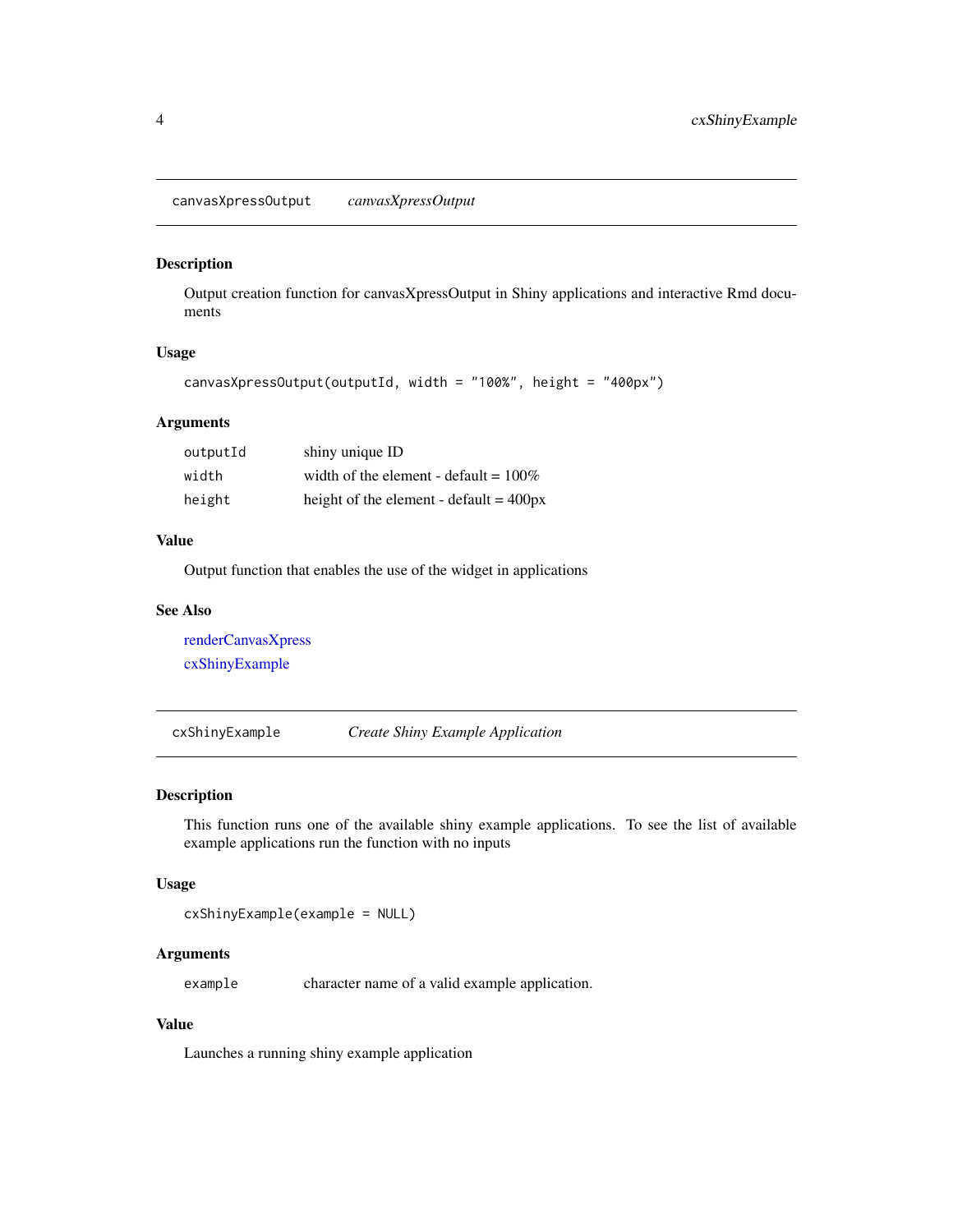#### <span id="page-4-0"></span>renderCanvasXpress 5

#### See Also

[canvasXpressOutput](#page-3-2) [renderCanvasXpress](#page-4-1)

<span id="page-4-1"></span>renderCanvasXpress *renderCanvasXpress*

#### Description

Render function for canvasXpressOutput in Shiny applications and interactive Rmd documents

#### Usage

```
renderCanvasXpress(expr, env = parent.frame(), quoted = FALSE)
```
#### Arguments

| expr   | expression used to render the canvasXpressOutput     |
|--------|------------------------------------------------------|
| env    | environment to use - default = parent.frame()        |
| quoted | whether the expression is quoted - $default = FALSE$ |

#### Value

Render function that enables the use of the widget in applications

#### **Destroy**

When there exists a need to visually remove a plot from a Shiny application when it is not being immediately replaced with a new plot use the destroy option as in:

renderCanvasXpress({canvasXpress(destroy = TRUE)})

#### See Also

[canvasXpressOutput](#page-3-2) [cxShinyExample](#page-3-1)